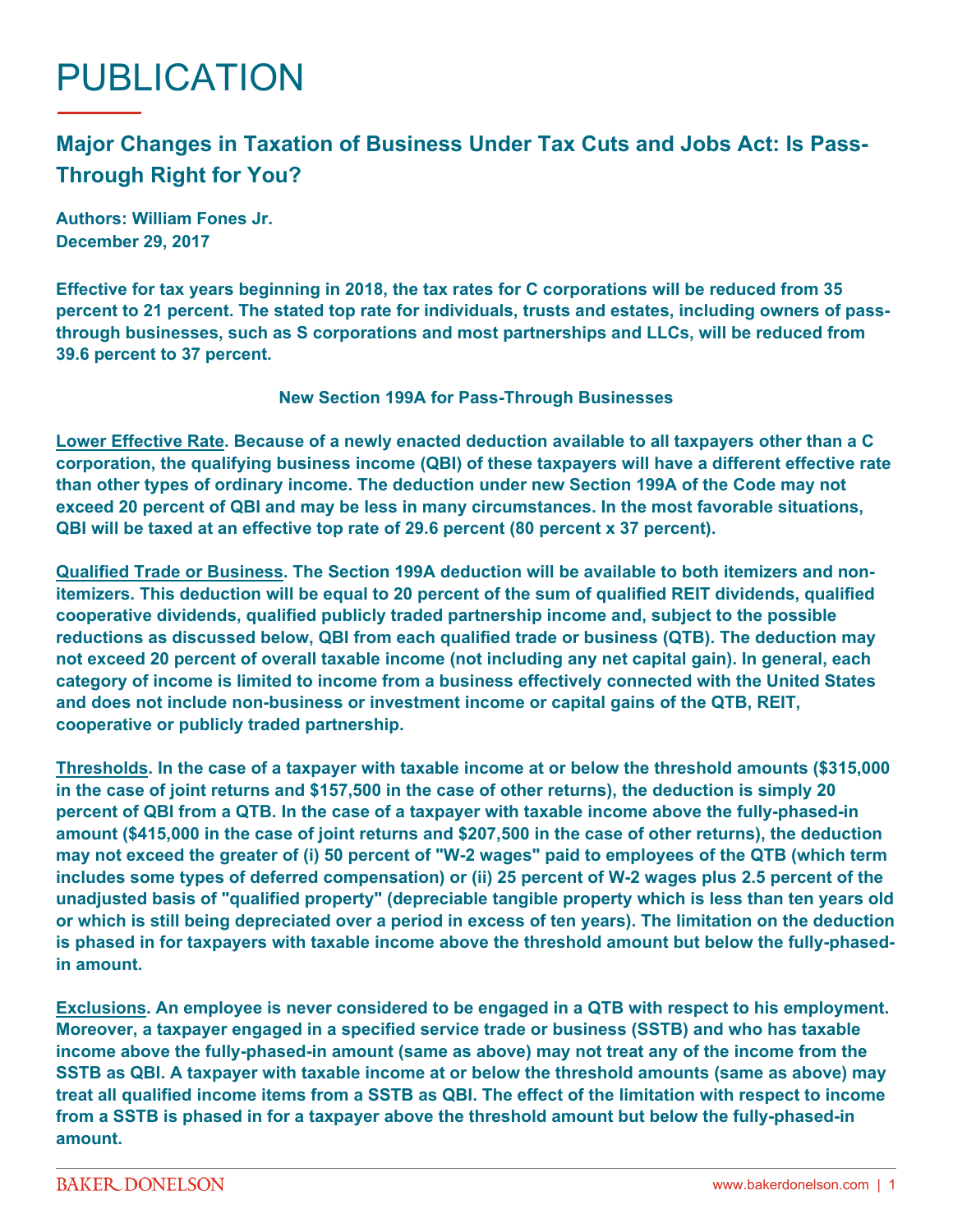**An SSTB is any trade or business involving the performance of services in the fields of health, law, consulting, athletics, financial services, brokerage services, investment management, trading or dealing in securities, etc. or "any trade or business where the principal asset of such trade or business is the reputation or skill of one or more of its employees or owners." The SSTB definition was modified expressly to exclude engineering and architecture services from the list of professions treated as an SSTB.**

**A business owner of a QTB, which is not an SSTB and which pays substantial W-2 wages or owns substantial qualified property (or some combination of the two), may still take a full deduction equal to 20 percent of QBI regardless of his income level.**

**Types of Entities and Owners. A QTB may be conducted as a sole proprietorship, a partnership, a single-member LLC, a multi-member LLC or an S corporation. Where multiple owners are involved, the W-2 wages and a qualified property basis are proportionately allocated among the owners. The threshold amounts and fully-phased-in amounts are determined at the owner level. If a trust or estate is an owner of a QTB, it is treated the same as any other taxpayer not filing a joint return.**

**If the QTB is conducted through an S corporation, then the IRS may reduce the amount of QBI (hence the amount of the Section 199A deduction) if reasonable compensation is not being paid to the S corporation shareholders. If the QTB is conducted through an entity treated as a partnership for federal income tax purposes, any guaranteed payments to the partners will not be included in QBI.**

#### **Observations**

**Employee Versus Contractor Status. Section 199A gives individuals a new incentive to be selfemployed service providers or otherwise to participate in the "gig economy," instead of being an employee. The rules designed to prevent taxpayers from migrating from employee status to selfemployed status are much less restrictive below the threshold amounts and most individual taxpayers are below the threshold amounts. However, the advantage of claiming a 20 percent Section 199A deduction as a self-employed worker may be offset by the loss of non-taxable employee benefits (health insurance, qualified retirement plan contributions, etc.) by other costs of being self-employed or by the need to pay self-employment taxes instead of only the employee's share of FICA taxes.**

**Whether the workers at a C corporation are employees or independent contractors should make little or no difference to the income taxes of the C corporation, but the owners of a pass-through business may have their Section 199A deduction reduced if the business does not pay enough W-2 wages. Of course, numerous other rules treat employees differently than contractors (withholding obligations, participation in health, retirement and other benefits, wage and hour pay rules, etc.) and the service recipient must consider all of these rules, plus the potential adverse consequences if workers are misclassified.**

**C Corporations Versus Pass-Through Tax Entities. Converting an existing pass-through entity to C corporation status should be considered with caution. Although the reduction of the corporate tax rate to 21 percent and the Section 199A deduction are both "permanent," these provisions may be repealed or amended in the future and there is no guarantee that the optimal structure in 2018 will remain the optimal structure for many years to come.**

**In general, businesses that intend to retain most profits for reinvestment in the business should consider converting to a C corporation to take advantage of the 21 percent tax rate. Non-corporate businesses and S corporations that intend to distribute most profits to the owners should likely not**